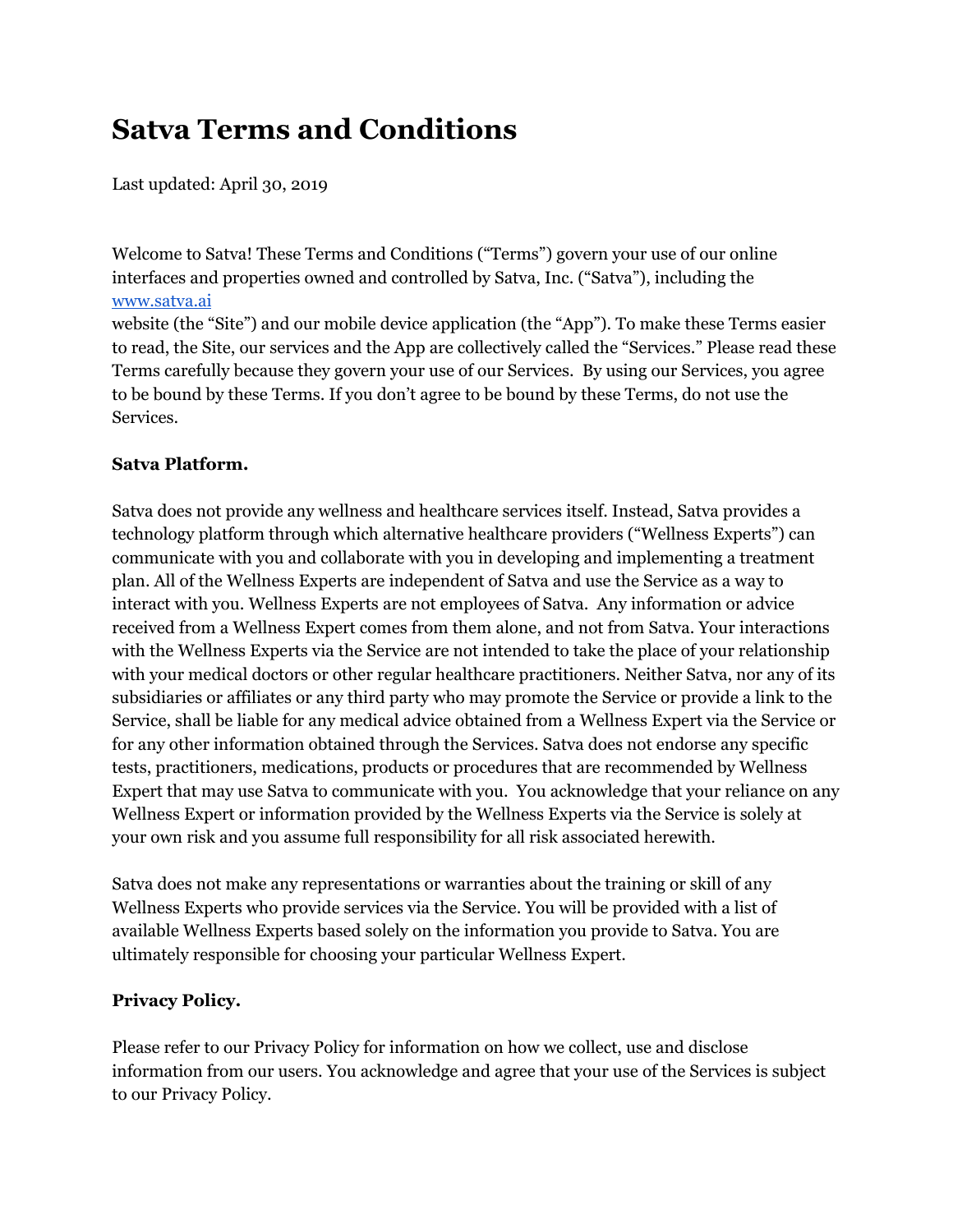#### **Updates to these Terms.**

We may modify the Terms at any time, in our sole discretion. If we do so, we'll let you know either by posting the modified Terms through the Services or through other communications. It's important that you review the Terms whenever we modify them because if you continue to use the Services after we have posted modified Terms, you are indicating to us that you agree to be bound by the modified Terms. If you don't agree to be bound by the modified Terms, then you may not use the Services anymore.

# **Eligibility.**

You may use the Services only if you are 18 years or older and capable of forming a binding contract.

#### **User Accounts.**

When you register on the Service, you are required to create an account ("Account") by entering your name, email address, password and certain other information collected by Satva (collectively "Account Information"). To create an Account, you must be of legal age to form a binding contract. If you are not of legal age to form a binding contract, you may not register to use our Services. You agree that the Account Information that you provide to us at all times, including during registration and in any information you upload through the Services, will be true, accurate, current, and complete. You may not transfer or share your Account password with anyone, or create more than one Account. You are responsible for maintaining the confidentiality of your Account password and for all activities that occur under your Account. Satva reserves the right to take any and all action, as it deems necessary or reasonable, regarding the security of the Services and your Account Information. In no event and under no circumstances shall Satva be held liable to you for any liabilities or damages resulting from or arising out of your use of the Services, your use of the Account Information or your release of the Account Information to a third party. You may not use anyone else's account at any time.

# **Access Rights.**

We hereby grant to you a limited, non-exclusive, nontransferable right to access and use the Services solely for your personal non-commercial use and only as permitted under these Terms and any separate agreements you may have entered into with us ("Access Rights"). We reserve the right, in our sole discretion, to deny or suspend use of the Services to anyone for any reason. You agree that you will not, and will not attempt to: (a) impersonate any person or entity, or otherwise misrepresent your affiliation with a person or entity; (b) use the Services to violate any local, state, national or international law; (c) reverse engineer, disassemble, decompile, or translate any software or other components of the Services; (d) distribute viruses or other harmful computer code through the Services; or (e) otherwise use the Services in any manner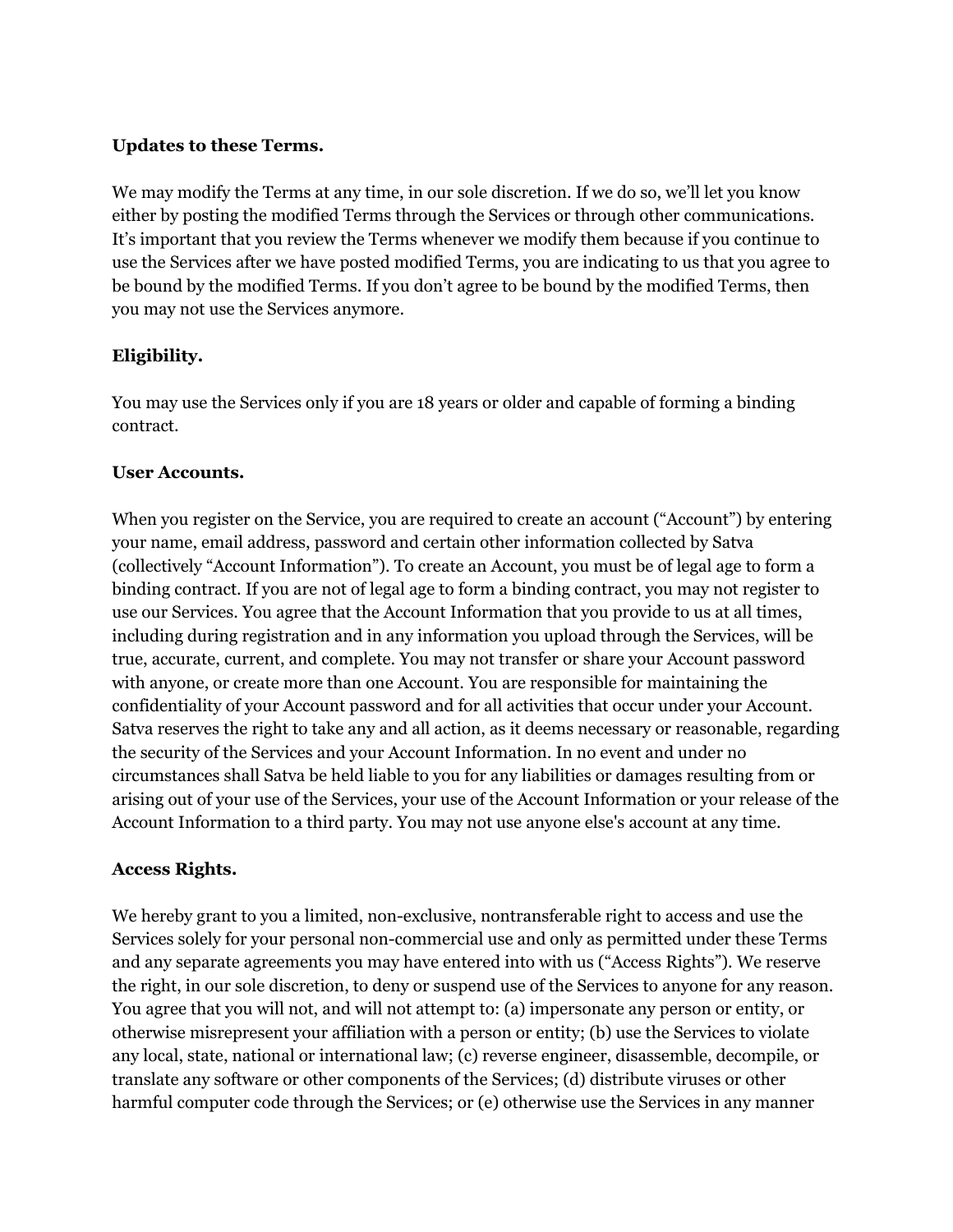that exceeds the scope of use granted above. In addition, you agree to refrain from abusive language and behavior which could be regarded as inappropriate, or conduct that is unlawful or illegal, when communicating with Wellness Experts through the Services and to refrain from contacting Wellness Experts for telemedicine services outside of the Services. We strongly recommend that you do not use the Services on public computers. We also recommend that you do not store your Account password through your web browser or other software.

# **Service Modifications and Limitations.**

The Services change frequently, and their form and functionality may change without prior notice to you. We may provide updates (including automatic updates) for the Services as and when we see fit. This may include upgrades, modifications, bug fixes, patches and other error corrections and/or new features (collectively, "Updates"). Certain portions of our Services may not properly operate if you do not install all Updates. You acknowledge and agree that the Service may not work properly if you do not allow such Updates and you expressly consent to automatic Updates. Further, you agree that the Terms (and any additional modifications of the same) will apply to any and all Updates to the Services. We may change, suspend, or discontinue any or all of the Services at any time, including the availability of any product, feature, or content. In addition, we have no obligation to provide any Updates or to continue to provide or enable any particular features or functionality of any Service. We may also impose limits on certain Services or restrict your access to part or all of the Services without notice or liability.

# **Payment Terms.**

You agree to pay for any services performed by a Wellness Expert through the Services. You agree to pay all fees or charges to your Account in accordance with the fees, charges, and billing terms in effect at the time a fee or charge is due and payable. By providing Satva with your credit card number or PayPal account and associated payment information ("Payment Information"), you agree that Satva is authorized to immediately invoice your account for all fees and charges due and payable to Satva hereunder and that no additional notice or consent is required. You represent and warrant that you have the legal right to use all payment method provided to Satva in connection with the Services.

If you choose to make a purchase via the Services, you authorize us to provide your Payment Information to third party service providers so we can complete your transaction and agree (a) to pay the applicable fees and any taxes; (b) that Satva may charge your credit card or third party payment processing account, including, but not limited to, your account with the app store or distribution platform (like the Apple App Store, Google Play or the Amazon Appstore) where the App is made available (each, an "App Provider"), for verification, pre-authorization and payment purposes; and (c) to bear any additional charges that your App Provider, bank or other financial service provider may levy on you as well as any taxes or fees that may apply to your order. You'll receive a confirmation email after we confirm the payment for your order. Your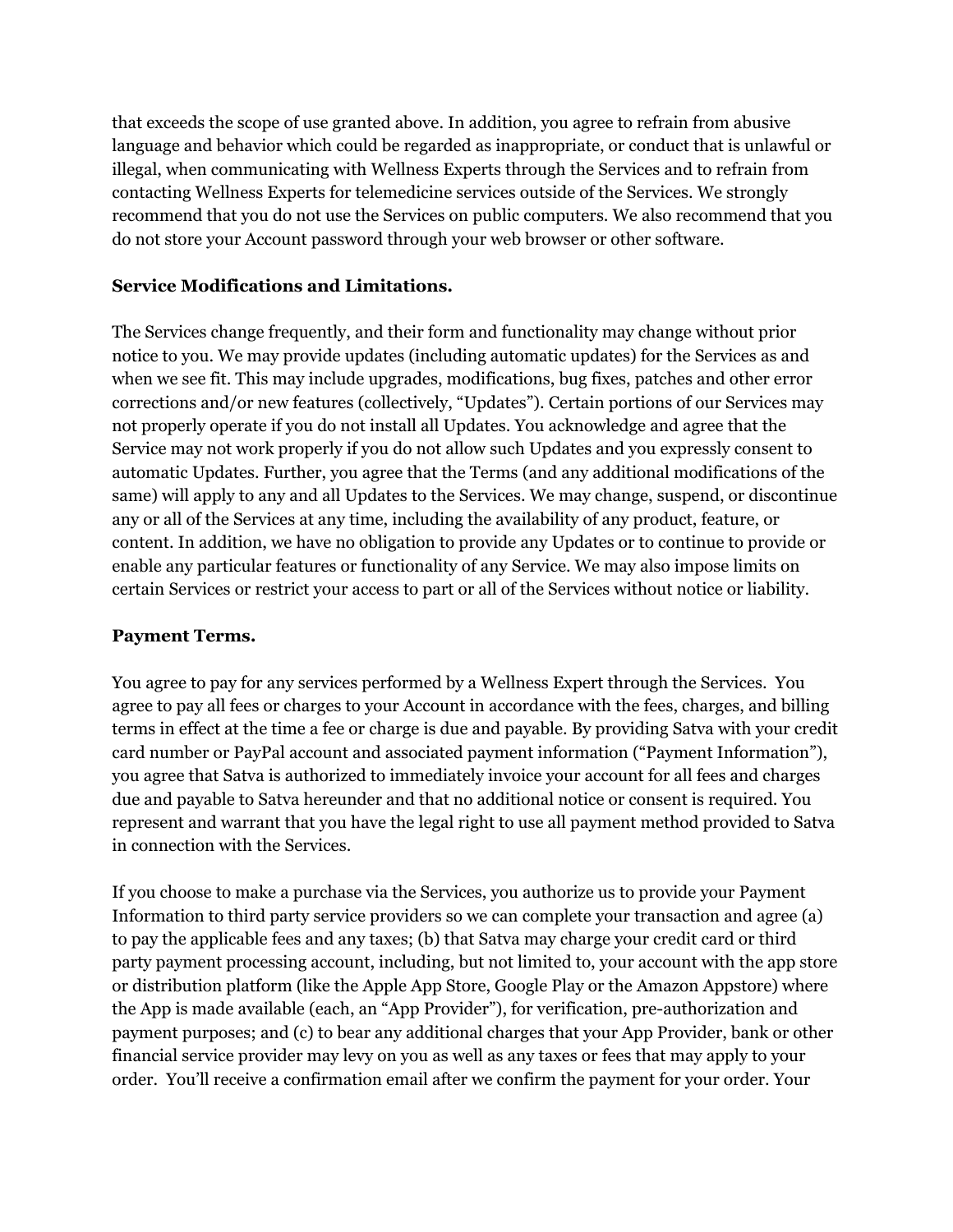order is not binding on Satva until accepted and confirmed by Satva. All payments made are non-refundable and non-transferable except as expressly provided in these Terms.

# **Ownership.**

The Service and its entire contents, features and functionality (including but not limited to all information, software, text, displays, images, video and audio, and the design, selection and arrangement thereof), are owned by Satva, its licensors or other providers of such material and are protected by United States and international copyright, trademark, patent, trade secret and other intellectual property or proprietary rights laws. These Terms permit you to use the Services for your personal, non-commercial use only. You must not reproduce, distribute, modify, create derivative works of, publicly display, publicly perform, republish, download, store or transmit any of the material on our Services except as generally and ordinarily permitted through the Services according to these Terms. You must not access or use for any commercial purposes any part of the Services or any services or materials available through the Services.

# **Trademarks.**

Certain of the names, logos, and other materials displayed through the Services may constitute trademarks, trade names, service marks or logos ("Marks") of Satva or other entities. You are not authorized to use any such Marks without the express written permission of Satva. Ownership of all such Marks and the goodwill associated therewith remains with us or those other entities.

# **Content Ownership**

For purposes of these Terms, (i) "Content" means text, graphics, images, music, software, audio, video, works of authorship of any kind, and information or other materials that are posted, generated, provided or otherwise made available through the Services; and (ii) "User Content" means any Content that users (including you) provide to be made available through the Services, including without limitation reviews, ratings, audio recordings and video recordings. Content includes User Content.

Satva does not claim any ownership rights in any User Content and nothing in these Terms will be deemed to restrict any rights that you may have to use and exploit your User Content. By making any User Content available through Services you hereby grant to Satva non-exclusive, transferable, sublicenseable, worldwide, royalty-free license to use, copy, modify, create derivative works based upon, distribute, publicly display, publicly perform and distribute your User Content in connection with operating and providing the Services and Content to you and to other users.

Subject to your compliance with these Terms, Satva grants you a limited, non-exclusive, non-transferable, non-sublicenseable license to download, view, copy and display the Content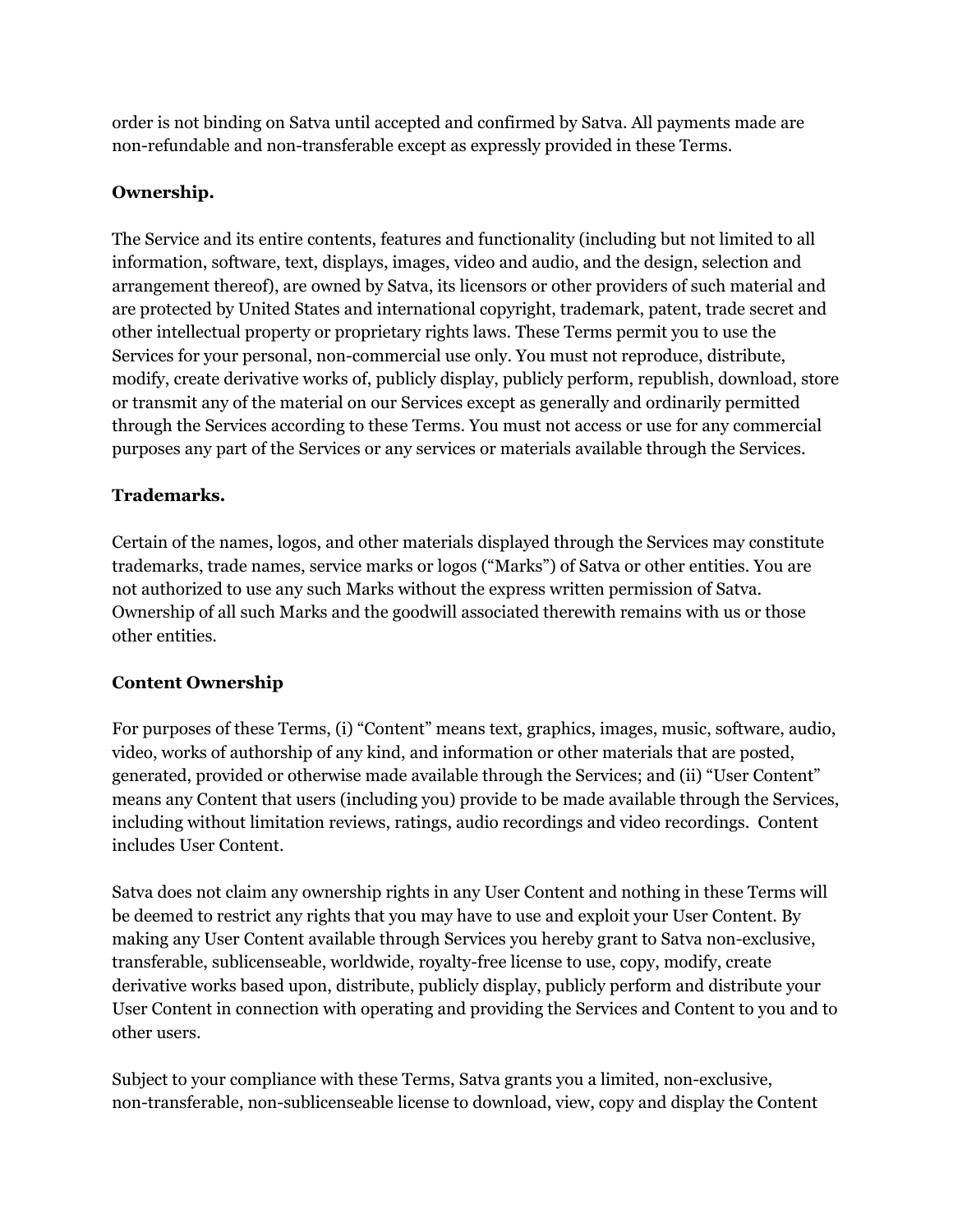solely in connection with your permitted use of the Services and solely for your personal and non-commercial purposes.

# **Rights in App.**

Subject to your compliance with these Terms, Satva grants you a limited non-exclusive, non-transferable, non-sublicenseable license to download and install a copy of the App on a mobile device or computer that you own or control and to run such copy of the App solely for your own personal non-commercial purposes. Satva reserves all rights in and to the App not expressly granted to you under these Terms. You may not copy the App, except for making a reasonable number of copies for backup or archival purposes. Except as expressly permitted in these Terms, you may not: (i) copy, modify or create derivative works based on the App; (ii) distribute, transfer, sublicense, lease, lend or rent the App to any third party; (iii) reverse engineer, decompile or disassemble the App; or (iv) make the functionality of the App available to multiple users through any means.

# **Prohibitions.**

You agree not to do any of the following:

- Post, upload, publish, submit or transmit any User Content that: (i) infringes, misappropriates or violates a third party's patent, copyright, trademark, trade secret, moral rights or other intellectual property rights, or rights of publicity or privacy; (ii) violates, or encourages any conduct that would violate, any applicable law or regulation or would give rise to civil liability; (iii) is fraudulent, false, misleading or deceptive; (iv) is defamatory, obscene, pornographic, vulgar or offensive; (v) promotes discrimination, bigotry, racism, hatred, harassment or harm against any individual or group; (vi) is violent or threatening or promotes violence or actions that are threatening to any person or entity; or (vii) promotes illegal or harmful activities or substances;
- Use, display, mirror or frame the Services, or any individual element within the Services, Satva's name, any Satva trademark, logo or other proprietary information, or the layout and design of any page or form contained on a page, without Satva's express written consent;
- Access, tamper with, or use non-public areas of the Services, Satva's computer systems, or the technical delivery systems of Satva's providers;
- Attempt to probe, scan, or test the vulnerability of any Satva system or network or breach any security or authentication measures;
- Avoid, bypass, remove, deactivate, impair, descramble or otherwise circumvent any technological measure implemented by Satva or any of Satva's providers or any other third party (including another user) to protect the Services;
- Attempt to access or search the Services or download Content from the Services through the use of any engine, software, tool, agent, device or mechanism (including spiders,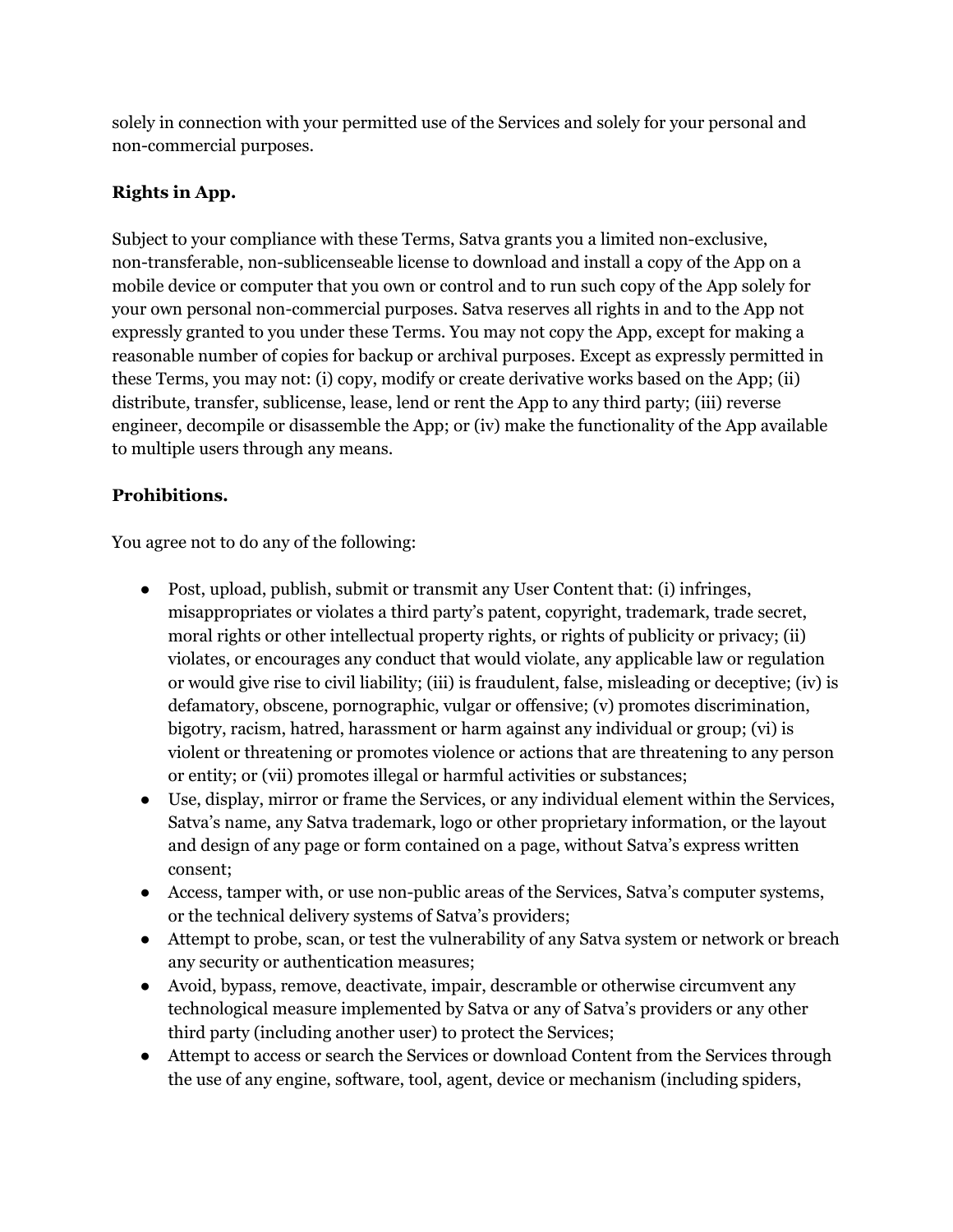robots, crawlers, data mining tools or the like) other than the software and/or search agents provided by Satva or other generally available third party web browsers;

- Send any unsolicited or unauthorized advertising, promotional materials, email, junk mail, spam, chain letters or other form of solicitation;
- Use any meta tags or other hidden text or metadata utilizing a Satva trademark, logo URL or product name without Satva's express written consent;
- Use the Services for any commercial purpose or the benefit of any third party or in any manner not permitted by these Terms;
- Forge any TCP/IP packet header or any part of the header information in any email or newsgroup posting, or in any way use the Services to send altered, deceptive or false source-identifying information;
- Attempt to decipher, decompile, disassemble or reverse engineer any of the software used to provide the Services;
- Interfere with, or attempt to interfere with, the access of any user, host or network, including, without limitation, sending a virus, overloading, flooding, spamming, or mail-bombing the Services;
- Collect or store any personally identifiable information from the Services from other users of the Services without their express permission;
- Impersonate or misrepresent your affiliation with any person or entity;
- Violate any applicable law or regulation; or
- Encourage or enable any other individual to do any of the foregoing.

Although we're not obligated to monitor access to or use of the Services or Content or to review or edit any Content, we have the right to do so for the purpose of operating the Services, to ensure compliance with these Terms, and to comply with applicable law or other legal requirements. We reserve the right, but are not obligated, to remove or disable access to any Content, at any time and without notice, including, but not limited to, if we, at our sole discretion, consider any Content to be objectionable or in violation of these Terms. We have the right to investigate violations of these Terms or conduct that affects the Services. We may also consult and cooperate with law enforcement authorities to prosecute users who violate the law.

# **Links to Third Party Websites or Resources**

The Services may contain links to third-party websites or resources. We provide these links only as a convenience and are not responsible for the content, products or services on or available from those websites or resources or links displayed on such websites. You acknowledge sole responsibility for and assume all risk arising from, your use of any third-party websites or resources.

# **Termination.**

You may deactivate your Account and end your registration at any time, for any reason by sending an email to hello@satva.ai. Satva may suspend or terminate your use of the Services,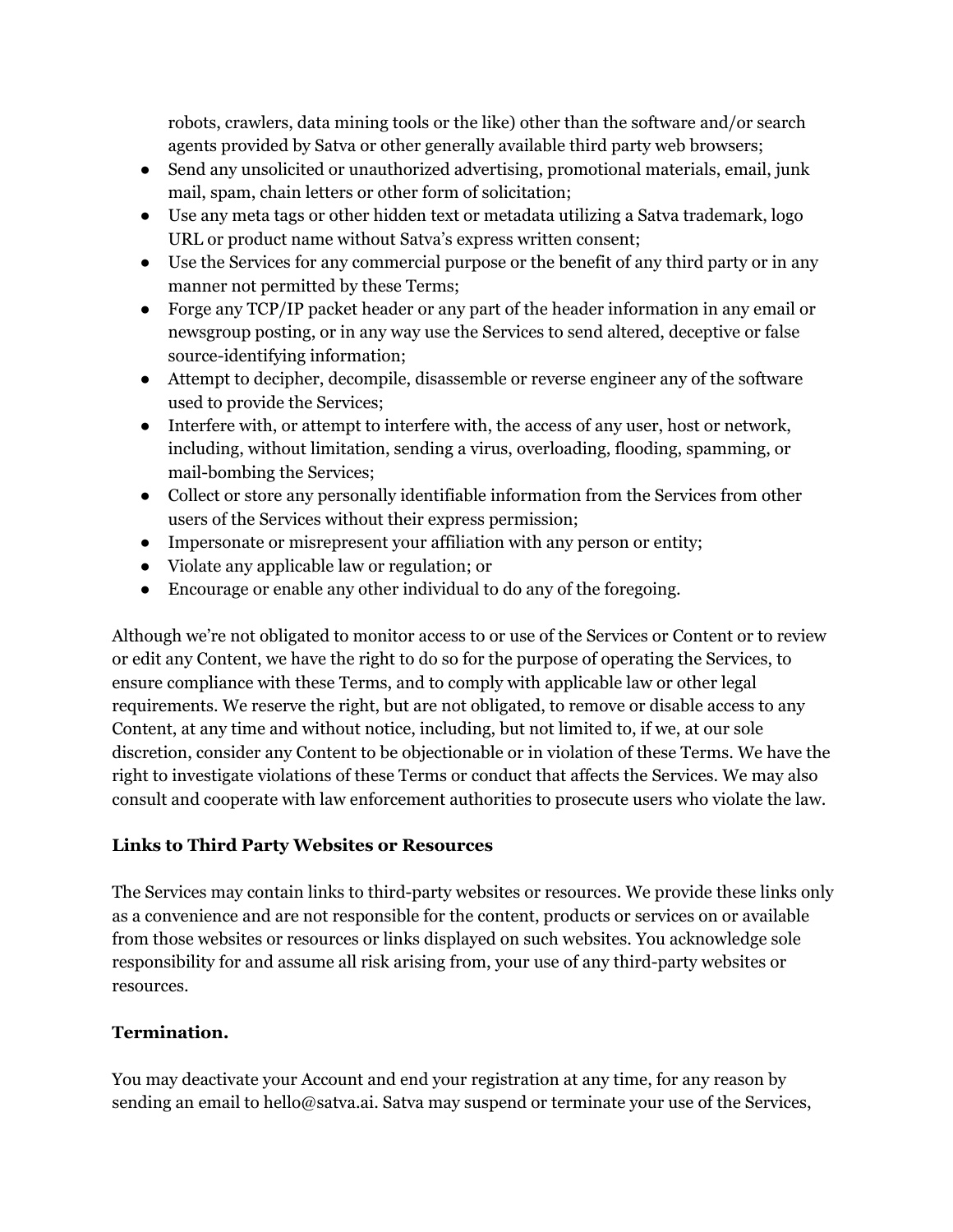your Account and/or registration for any reason at any time. Subject to applicable law, Satva reserves the right to maintain, delete or destroy all communications and materials posted or uploaded through its Services pursuant to its internal record retention and/or content destruction policies. After such termination, Satva will have no further obligation to provide the Services, except to the extent we are obligated to provide you access to your health records. Upon any termination, discontinuation or cancellation of Services or your Account, all provisions of these Terms which by their nature should survive will survive, including, without limitation, ownership provisions, warranty disclaimers, limitations of liability, and dispute resolution provisions.

# **Feedback.**

We welcome feedback, comments and suggestions for improvements to the Services ("Feedback"). You can submit Feedback by emailing us at hello@satva.ai. You grant to us a non-exclusive, worldwide, perpetual, irrevocable, fully-paid, royalty-free, sublicenseable and transferable license under any and all intellectual property rights that you own or control to use, copy, modify, create derivative works based upon and otherwise exploit the Feedback for any purpose.

# **Disclaimer of Warranties.**

YOU EXPRESSLY AGREE THAT USE OF THE SERVICES IS AT YOUR SOLE RISK. THE SERVICES ARE PROVIDED ON AN "AS IS" AND "AS AVAILABLE" BASIS. SATVA EXPRESSLY DISCLAIMS ALL WARRANTIES OF ANY KIND, WHETHER EXPRESS OR IMPLIED, INCLUDING, BUT NOT LIMITED TO ANY WARRANTIES OF MERCHANTABILITY, FITNESS FOR A PARTICULAR USE OR PURPOSE, NON-INFRINGEMENT, TITLE, OPERABILITY, CONDITION, QUIET ENJOYMENT, VALUE, ACCURACY OF DATA AND SYSTEM INTEGRATION.

# **Limitation of Liability.**

YOU UNDERSTAND THAT TO THE EXTENT PERMITTED UNDER APPLICABLE LAW, IN NO EVENT WILL SATVA OR ITS OFFICERS, EMPLOYEES, DIRECTORS, PARENTS, SUBSIDIARIES, AFFILIATES, AGENTS OR LICENSORS BE LIABLE FOR ANY INDIRECT, INCIDENTAL, SPECIAL, CONSEQUENTIAL OR EXEMPLARY DAMAGES, INCLUDING BUT NOT LIMITED TO, DAMAGES FOR LOSS OF REVENUES, PROFITS, GOODWILL, USE, DATA OR OTHER INTANGIBLE LOSSES ARISING OUT OF OR RELATED TO YOUR USE OF THE THE SERVICES, REGARDLESS OF WHETHER SUCH DAMAGES ARE BASED ON CONTRACT, TORT (INCLUDING NEGLIGENCE AND STRICT LIABILITY), WARRANTY, STATUTE OR OTHERWISE.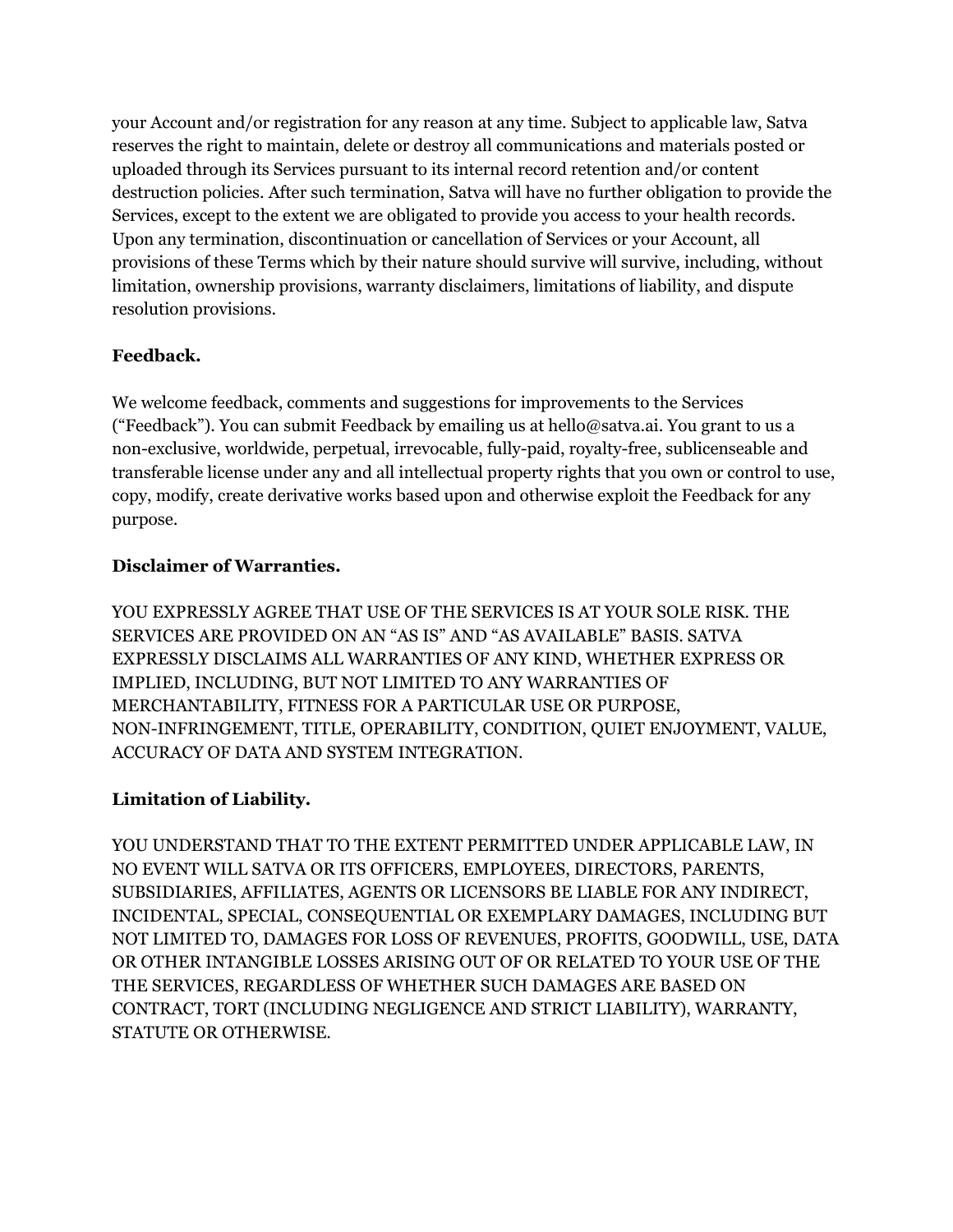To the extent that we may not, as a matter of applicable law, disclaim any implied warranty or limit its liabilities, the scope and duration of such warranty and the extent of our liability will be the minimum permitted under such applicable law.

In no event will Satva's total liability arising out of or in connection with these terms or from the use of or inability to use the Services exceed the amounts you have paid to Satva for use of the Services or fifty dollars (\$50), if you have not had any payment obligations to Satva, as applicable. The exclusion and limitations of damages set forth above are fundamental elements of the basis of the bargain between Satva and you.

# **Indemnification.**

You agree to indemnify, defend and hold harmless Satva, its officers, directors, employees, agents, subsidiaries, affiliates, licensors, and suppliers, harmless from and against any claim, actions, demands, liabilities and settlements, including without limitation reasonable legal and accounting fees, resulting from, or alleged to result from, your violation of these Terms.

# **Claims of Copyright Infringement.**

We disclaim any responsibility or liability for copyrighted materials posted through our Services. If you believe that your work has been copied in a manner that constitutes copyright infringement, please follow the procedures set forth below.

Satva respects the intellectual property rights of others and expects its users to do the same. In accordance with the Digital Millennium Copyright Act ("DMCA"), we will respond promptly to notices of alleged infringement that are reported to the agent that we have designated to receive notifications of claims of infringement below (the "Designated Copyright Agent").

# **Notices of Alleged Infringement for Content Made Available through the Services**

If you are a copyright owner, authorized to act on behalf of one, or authorized to act under any exclusive right under copyright, please report alleged copyright infringements taking place on or through our Services by sending us a notice ("Notice") complying with the following requirements.

- 1. Identify the copyrighted works that you claim have been infringed.
- 2. Identify the material or link you claim is infringing (or the subject of infringing activity) and that access to which is to be disabled, including at a minimum, if applicable, the URL of the link shown on the Site or screenshot of the App where such material may be found.
- 3. Provide your mailing address, telephone number, and, if available, email address.
- 4. Include both of the following statements in the body of the Notice: "I hereby state that I have a good faith belief that the disputed use of the copyrighted material is not authorized by the copyright owner, its agent, or the law (e.g., as a fair use)." and "I